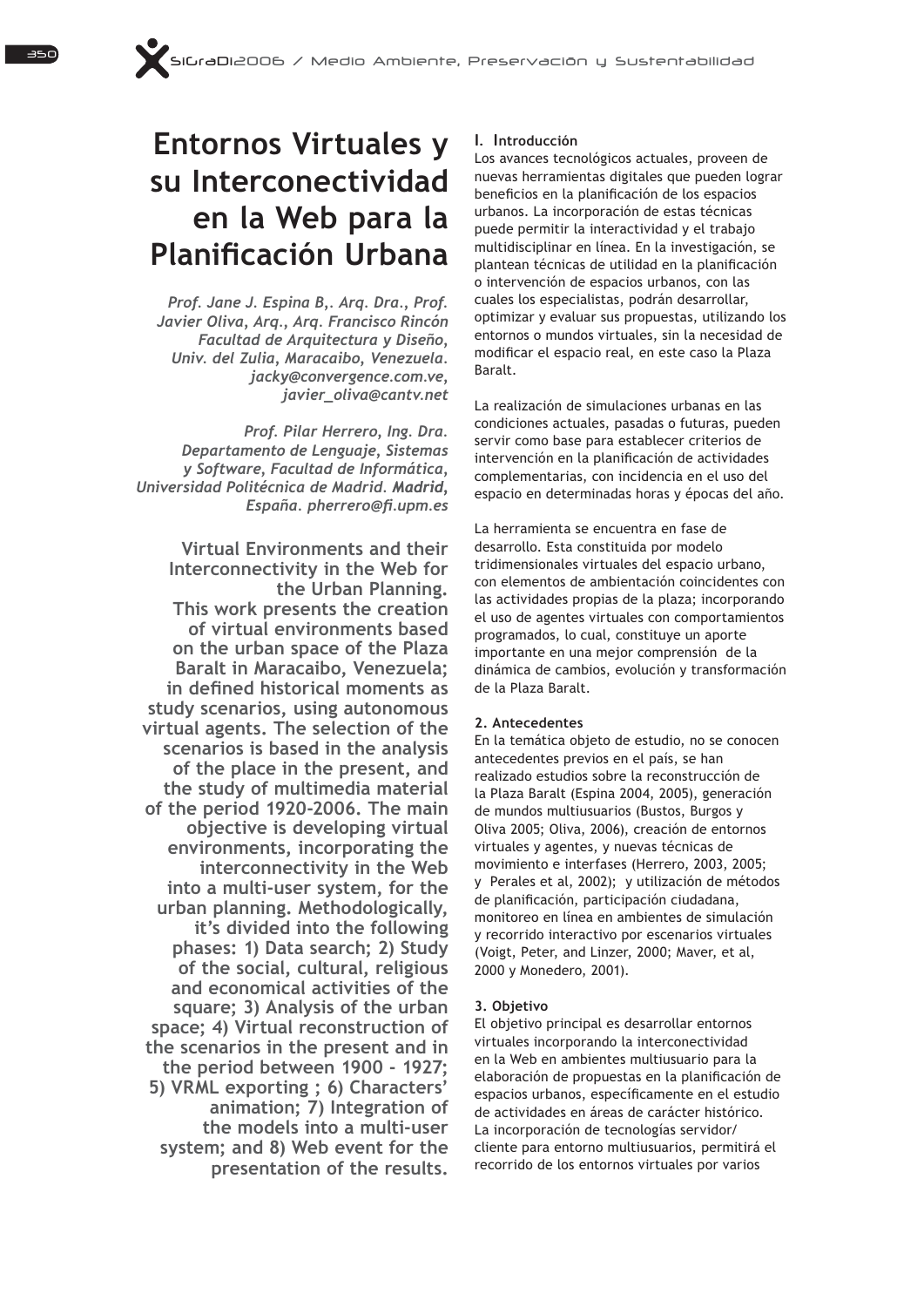participantes a la vez, y la interacción entre éstos y los objetos del mundo virtual, logrando una integración transversal de conocimientos en un entorno colaborativo.

**4. Espacio Urbano Plaza Baralt: Entorno Real** La plaza históricamente, ha sido un lugar donde se integraban las referencias culturales y sociales más significativas de Maracaibo. Fue el centro de la vida urbana, escenario de festividades y de un mercado informal, representando la esencia de la vida cotidiana. Este espacio, desde su origen fue lugar de encuentro de culturas, testigo de la llegada y salida de grupos de inmigrantes, constituyendo el refugio de la memoria colectiva de sus ciudadanos.

La Plaza Baralt es un espacio de características especiales, aproximadamente de cuatrocientos seis años de existencia, que sufrió transformaciones urbanas en diferentes períodos históricos, con la construcción y desaparición de viviendas y edificios, algunos de los cuales aún permanecen. En la actualidad, está delimitado en su entorno inmediato entre el Templo San Francisco y la Avenida Libertador.

Es importante considerar, que su morfología actual no es producto de una planificación, sino como resultado de los diferentes usos del suelo y el desarrollo de actividades políticas, religiosas, comerciales y conmemorativas; además, de rellenos naturales y artificiales. (Espina, 2004).

## **5. Entorno Virtual**

Es un entorno en tres dimensiones sintetizado por un computador, en el que un grupo de usuarios, organizados, logran atraer y manipular objetos físicos simulados en el entorno y, se relacionan con las representaciones de otras personas pasadas, presentes y futuras. En él se pueden realizar diferentes tareas. están habitados por avatares o agentes, que constituyen una representación de los humanos.

Los entornos virtuales interactivos proporcionan un poderoso medio de visualización, debido a que el usuario siente la ilusión de estar totalmente rodeado de información, adquiriendo consciencia de otros usuarios que podrían estar conectados y teniendo un sentimiento de inmersión, presencia y un elevado nivel de interactividad. En ellos, el usuario, espera tener la posibilidad de experimentar allí cualquier tipo de situaciones, similares o no a las de la vida real.

> La construcción de estos mundos virtuales interactivos es un esfuerzo multidisciplinar, proporcionan una poderosa herramienta en

la elaboración de propuestas urbanas, siendo casi ilimitado el conjunto de mundos que la gente puede explorar, periodos de tiempo que el usuario puede atravesar, situaciones que el usuario puede vivir, así como grados de interactividad.

A menudo, los entornos virtuales incorporan agentes inteligentes con forma humana y varios grados de inteligencia programada, conocidos como Agentes Virtuales Inteligentes (AVI), los cuales son agentes autónomos, se utilizan en ambientes gráficos interactivos tridimensionales o Entornos Virtuales (EV), los cuales están basados en Inteligencia Artificial (IA) y Vida Artificial (VA). Otro tipo de sistemas, denominados Sistemas Multi-Agente (SMA), contienen múltiples agentes que pueden actuar cooperativamente dependiendo de sus propios intereses.

El alcance de la investigación abarca lo que nosotros denominamos sistemas mAVI-EV (EV habitados por múltiples-AVIs). Un mAVI-EV es un tipo particular de SMA en el cual tanto usuarios como agentes están representados físicamente dentro del entorno, pudiendo interactuar los unos con los otros. Se pretende dotar a los AVIs con mecanismos de percepción que les permitan tener un conocimiento "realista" de su entorno. Para ello, se propone un modelo de percepción para AVIs que introduzca una mayor coherencia con el sistema de percepción humano, incrementando de forma indirecta la coherencia sicológica del EV con la vida real de la plaza.

## **6. Entorno Virtual: Espacio Plaza Baralt** En el desarrollo del EV de la plaza se están realizando los siguientes procesos:

- « Investigación de campo, restitución gráfica: revisión de fuentes, planimetría, y fuentes no tradicionales, como fotografías, testimonio oral y audiovisual.
- Determinación de las características morfológicas de los elementos de ambientación, que definirán el modelado del equipamiento urbano, vehículos, entre otros.
- Estudio y selección de los programas de computación para el diseño de los escenarios, agentes y ambiente multiusuario.
- Selección de los elementos más significativos y los actores del espacio.
- Modelado 3D del espacio urbano: periodos 1900-1927 y 2006.
- Modelado 3D de Agentes Virtuales: estudio de la vida social, cultural, religiosa y económica, y caracterización de los habitantes.
- . Análisis de percepciones de los habitantes.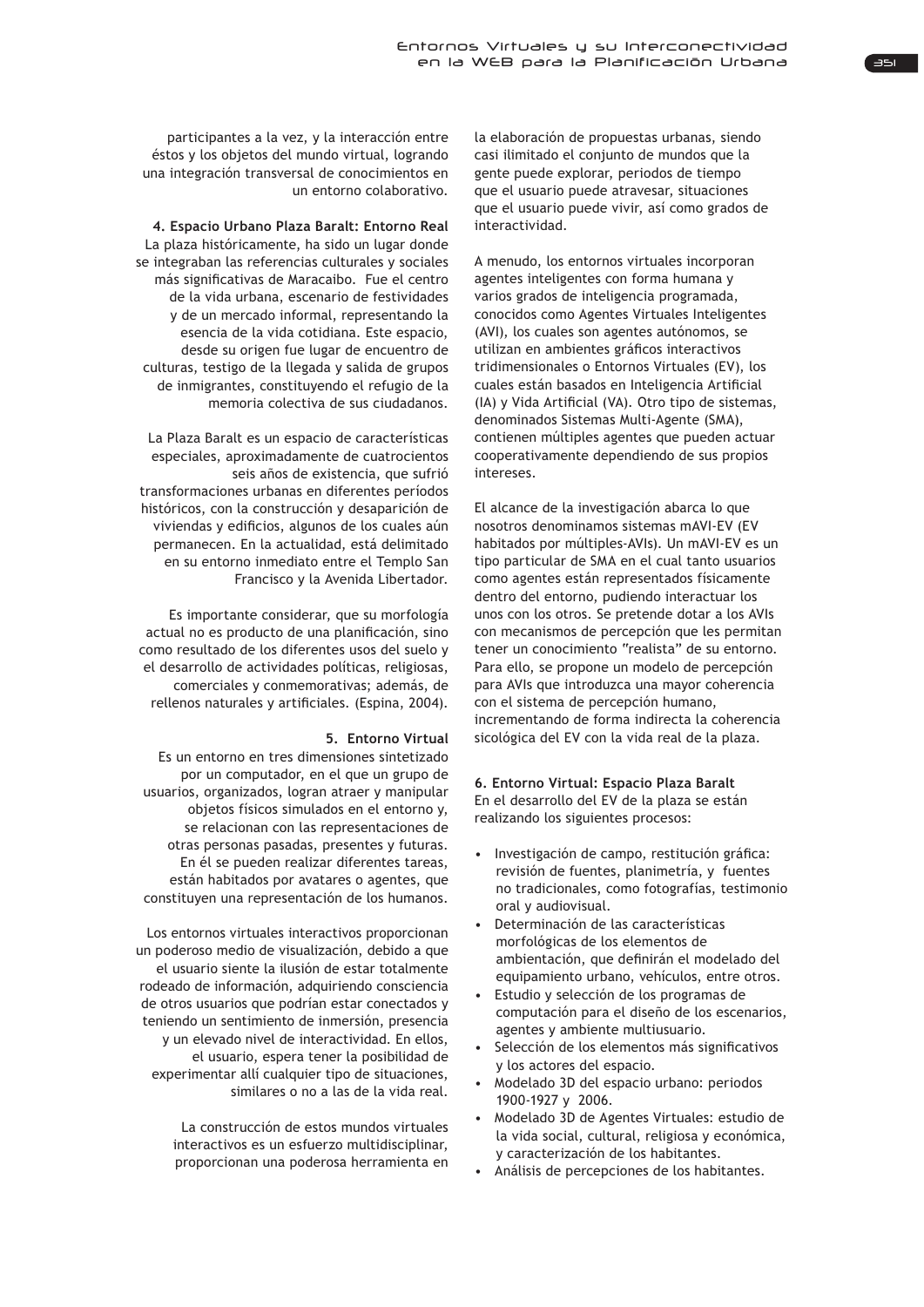Estudios de los recorridos de los usuarios en el espacio.

• Determinación del procedimiento en la optimización de los modelos en VRML (Virtual *Reality Modeling Language*) para su uso en la Web. Se utiliza el software Chisel, que reduce significativamente el tamaño de los archivos en VRML sin modificar su calidad visual.

Animación 3D: estudio y aplicación de las rutinas de movimientos. Inserción

de los agentes en los entornos seleccionados. Diseño el recorrido, navegación e interfase para la interacción con el mundo virtual.

• Propuesta de nuevos usos y actividades para revalorizar el área de estudio, en determinadas horas y épocas del año. Incorporando un nuevo mobiliario urbano

• Evaluación y pruebas de los resultados para establecer consideraciones o recomendaciones, para predecir el comportamiento futuro de la plaza.

• Interpretación sobre las relaciones complejas usuarios-plaza por medio de los modelos urbanos y entornos virtuales creados.

## **7. Ambientes Multiusuario**

Un mundo virtual multiusuario es básicamente un conjunto de objetos y situaciones con diferentes niveles de interacción y comportamientos que admite la visita simultánea e interactiva de varios participantes, a través de la Internet o en una Intranet, pudiendo cada uno de ellos estar representado por un avatar humanoide o no. (Vélez, 2004).

La inclusión del cuerpo humano mediante una representación digital en los modelos recorridos es importante desde el punto de vista de la percepción de la escala de los espacios, en lo referente a la ambientación y caracterización de los mismos con relación a los usos, actividades e interacción de los usuarios. (Oliva, 2006). En lo que respecta a la investigación, los avatares representarían al planificador y a cualquier otro usuario, mientras que los agentes autónomos representarían a los habitantes y visitantes del espacio en sí.

Al recorrer modelos arquitectónicos utilizando representaciones con forma humana, los usuarios pueden proyectarse mentalmente dentro de sus representaciones digitales, y al mismo tiempo verse a sus agentes desde el exterior, lo cual constituye una forma de alienación, necesaria cuando se trata de un proceso autocrítico, como pudiera serlo el recorrer modelos diseñados por uno mismo con fines de corrección y mejoramiento. (Oliva, 2006)

Se plantea el uso del VRSpace, sistema Cliente - Servidor de código abierto y licencia GPL, para incorporar múltiples usuarios en la visualización de los modelos 3D. Desarrollado en Java. permite el Chat y la modificación de los objetos en el mundo virtual; funciona con los plugin y navegadores mas utilizados para VRML (VRSpace.org, 2005).

De este modo la interfaz del programa se utilizaría en función de los objetivos planteados para las propuestas de intervención urbana, permitiendo la simulación de las condiciones reales de los espacios a intervenir. Los componentes del sistema estarán alojados en el servidor Web de la Unidad de Documentación de la Facultad de Arquitectura y Diseño (UDIFAD) en Maracaibo, Venezuela., para permitir el acceso a través de la Internet.

#### 8. Interconectividad en la WEB

En los procesos de diseño colaborativo, el papel de las Intranets y la Internet se hace determinante, puesto que permiten la participación de profesionales, asesores, y usuarios ubicados en diferentes localidades, durante el desarrollo de propuestas en todas las escalas de diseño, incluvendo el urbanismo. Las intervenciones a esta escala afectan a un gran número de usuarios, por lo que es importante conocer sus ideas y expectativas. En este sentido, la Internet constituye un medio ideal de intercambio de información, mediante modelos interactivos, páginas Web y herramientas de diseño colaborativo.



*Figura 01. Vistas actual, renderizada y del entorno multiusuario de la Plaza Baralt.*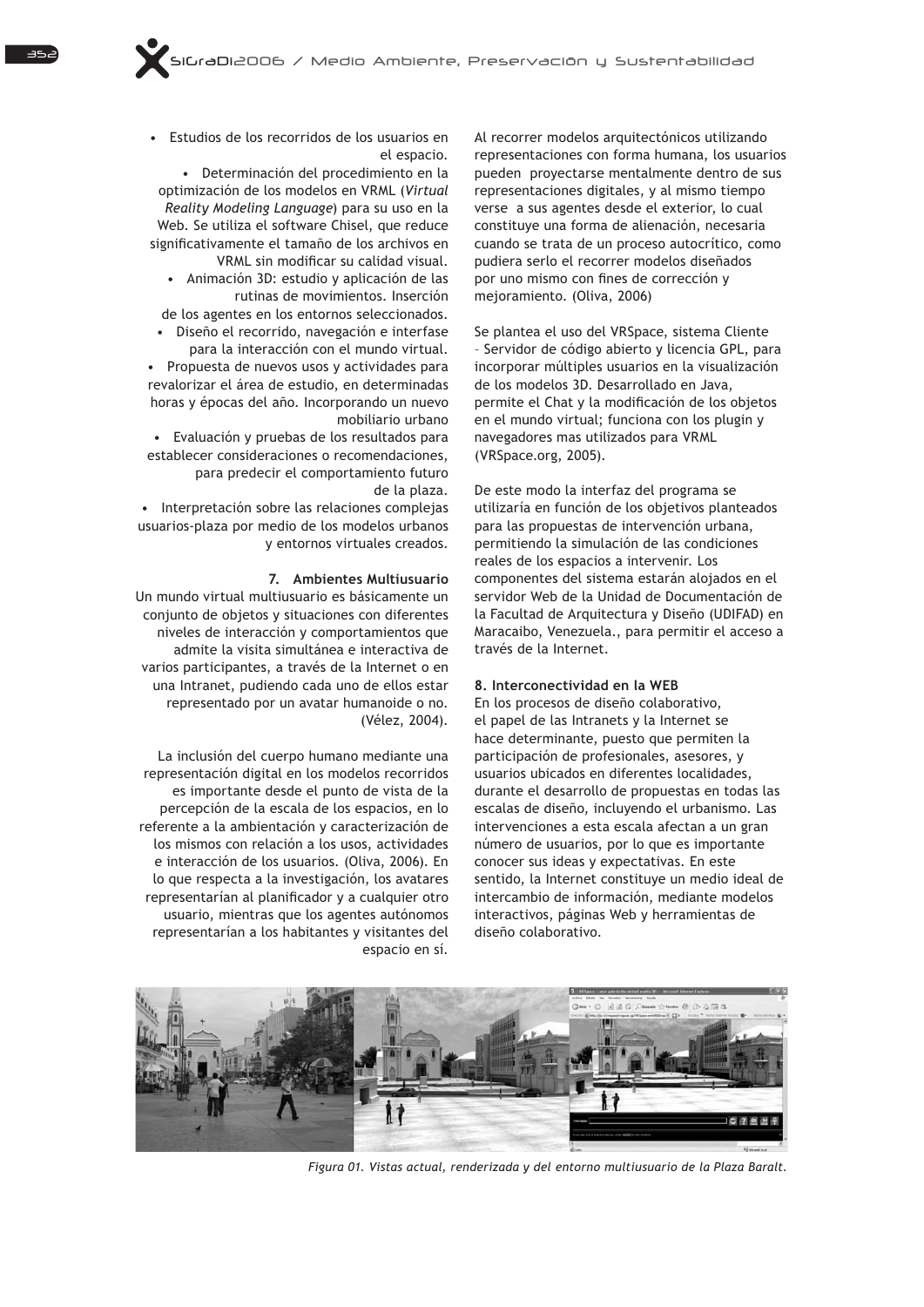

*Figura 02. Página WEB de la Plaza Baralt: índice y vínculos con el escenario actual y el de 1912.*

El acceso al sistema multiusuario, se establece mediante un hipervínculo en la página Web del proyecto, permitiendo el acceso a la información teórica, gráfica y multimedia, especialmente los modelos 3D interactivos en VRML, en modo multiusuario o monousuario, con la finalidad de no limitar el acceso a los visitantes que tengan instalado el sistema VRSpace.

## 9. Planificación de Espacios Urbanos con **tecnologías de avanzada**

El uso de las tecnologías digitales viabiliza el desarrollo de posibles escenarios o entornos virtuales para planificar los cambios pertinentes en la realidad urbana, mostrando los resultados de los cambios simulados en tiempo real, facilitando el análisis y la toma de decisiones.

La implantación de estas tecnologías en el proceso de planificación urbana, incrementará el nivel de participación de usuarios que no poseen una preparación académica con respecto al diseño, pero que pueden incorporarse de manera intuitiva, mediante eventos en la Web, o en la intranet. En estos casos, el mouse y teclado puede ser suficientes para la interactividad en el recorrido de las propuestas, intercambio y planteamientos de ideas.

La herramienta proporcionaría un instrumento fundamental para una intervención multidisciplinar que implique la visión, síntesis y discusión de un escenario a futuro. La creación de entornos virtuales pasa a ser una herramienta de simulación urbana, de esta forma, las tecnologías digitales incorporarán al planificador en un mundo artificial e incrementarán el grado de participación de los usuarios.

Uno de los principales aportes de esta investigación, es la incorporación de los Agentes Virtuales Inteligentes en los escenarios de la Plaza Baralt, los cuales deben permitir valorar

al usuario, la dimensión del espacio, edificios, mobiliario y su contexto; y además, facilitar la orientación temporal del usuario.

## **10. Conclusiones**

Para modificar o intervenir un espacio de carácter patrimonial, resulta importante la utilización de medios digitales, ya que es una estructura compleja conformada por fragmentos; donde cada uno de ellos tiene su identidad, valores y significado; reconocibles a través de sus características morfológicas como producto histórico-cultural de sus ciudadanos.

Este trabajo expone el desarrollo de una herramienta para ayudar en la planificación de espacios urbanos de este tipo, en la que podrán elaborarse propuestas, mediante simulaciones reales y resultados simultáneos, destinada a mejorar el trabajo multidisciplinar entre el diseñador y los usuarios. La construcción de los Entornos Virtuales de la Plaza Baralt, permitirá describir y simular estados pasados o actuales con el objetivo de descubrir, pronosticar y prever comportamientos o estados futuros.

Los entornos virtuales de la Plaza Baralt podrán asistir en forma interactiva en cualquiera de las etapas de planificación y diseño urbano, en los procesos de toma de decisiones y auxiliar en el proceso de revitalización de este espacio de carácter patrimonial a través de la Intranet o del Sito WEB.

Finalmente, la metodología propuesta permitirá la elaboración de nuevos escenarios o mundos virtuales de otros periodos históricos del espacio urbano, en beneficio de la preservación del patrimonio de la ciudad de Maracaibo. La planificación urbana tiene que ser participativa para que tenga significado, conocer una situación y proyectarla en el tiempo y en el espacio, para enfrentar esa realidad futura.